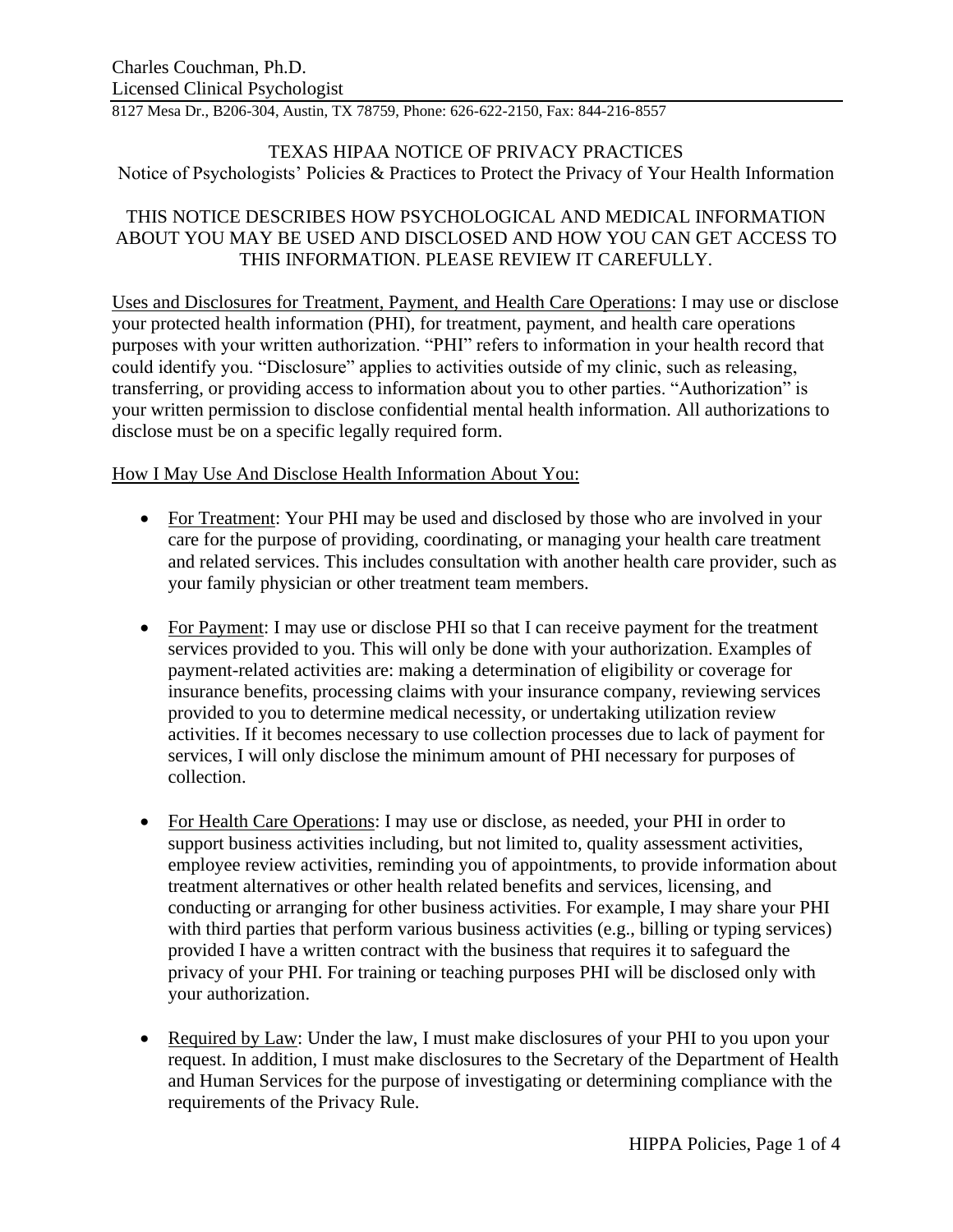Other Uses and Disclosures Requiring Authorization: I may use or disclose PHI for purposes outside of treatment, payment, or health care operations when your appropriate authorization is obtained. In those instances when I am asked for information for purposes outside of treatment, payment, or health care operations, I will obtain an authorization from you before releasing this information. I will also need to obtain an authorization before releasing your Psychotherapy Notes. "Psychotherapy Notes" are notes I have made about conversations during a private, group, joint, or family counseling session, which are kept separate from the rest of your record. It is not always the case that I have kept separate notes. These notes are given a greater degree of protection than PHI. You may revoke all such authorizations (of PHI or Psychotherapy Notes) at any time, provided each revocation is in writing. You may not revoke an authorization to the extent that (1) I have relied on that authorization; or (2) if the authorization was obtained as a condition of obtaining insurance coverage, law provides the insurer the right to contest the claim under the policy. I will also obtain an authorization from you before using or disclosing PHI in a way that is not described in this Notice.

### List of Categories of Uses and Disclosures Permitted by HIPPA Without an Authorization:

- Child Abuse & Neglect: If I have reasonable cause to believe a child known to me in my professional capacity may be an abused child or a neglected child, I must report this belief to the appropriate authorities.
- Adult Abuse and Domestic Abuse: If I have reason to believe that an individual who is protected by state law (i.e., a person who is elderly or disabled) has been abused, neglected, or financially exploited, I must report this belief to the appropriate authorities.
- Health Oversight Activities: I may disclose protected health information regarding you to a health oversight agency for oversight activities authorized by law, including licensure or disciplinary actions.
- Judicial and Administrative Proceedings: If you are involved in a court proceeding and a request is made for information by any party about your evaluation, diagnosis and treatment and the records thereof, such information is privileged under state law, and I must not release such information without a court order. I can release the information directly to you on your request. Information about all other psychological services is also privileged and cannot be released without your authorization or a court order. The privilege does not apply when you are being evaluated for a third party or where the evaluation is court ordered. You must be informed in advance if this is the case.
- Emergencies, Serious Threat to Health, Safety or Public: If you communicate to me an explicit threat to kill or inflict serious bodily injury upon an identified person and you have the apparent intent and ability to carry out the threat, I must take reasonable precautions. Reasonable precautions may include warning the potential victim, notifying law enforcement, or arranging for your hospitalization. I must also do so if I know you have a history of physical violence and I believe there is a clear and present danger that you will attempt to kill or inflict bodily injury upon an identified person. Furthermore, if you present a clear and present danger to yourself and refuse to accept further appropriate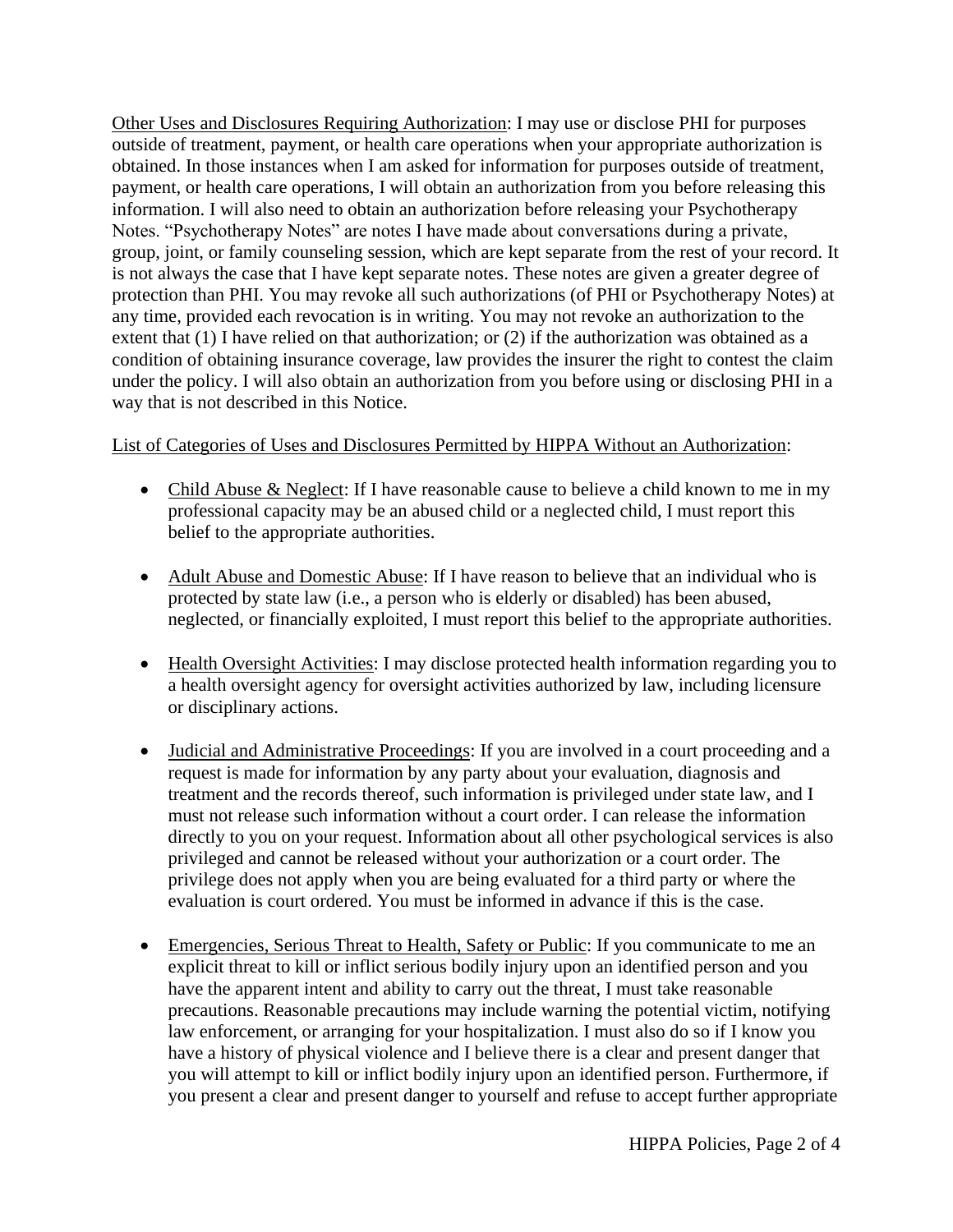treatment, and I have a reasonable basis to believe that you can be committed to a hospital, I must seek said commitment and may contact members of your family or other individuals if it would assist in protecting you.

- Worker's Compensation: If you file a workers' compensation claim, your records relevant to that claim will not be confidential to entities such as your employer, the insurer and the Division of Worker's Compensation.
- Law Enforcement and National Security: When the use and disclosure without your consent or authorization is allowed under other sections of Section 1.64.512 of the Privacy Rule and the confidentiality laws on Texas. This includes certain narrowlydefined disclosures to law enforcement agencies, to a health oversight agency, to a coroner or medical examiner, for public health purposes relating to disease or FDAregulated products, or for specialized government functions such as fitness for military duties, eligibility for VA benefits, and national security and intelligence.

Verbal Permission: I may use or disclose your information to family members that are directly involved in your treatment with your verbal permission.

With Authorization: Uses and disclosures not specifically permitted by applicable law will be made only with your written authorization, which may be revoked.

#### Your Rights Regarding your PHI:

- Right to Request Restrictions: You have the right to request restrictions on certain uses and disclosures of protected health information. However, I am not required to agree to a restriction you request.
- Right to Receive Confidential Communications by Alternative Means and at Alternative Locations: You have the right to request and receive confidential communications of PHI by alternative means and at alternative locations. For example, you may not want a family member to know that you are seeing me. Upon your request, I will send your bills to another address.
- Right to Inspect and Copy: You have the right, which may be restricted only in exceptional circumstances, to inspect and copy PHI that may be used to make decisions about your care. Your right to inspect and copy PHI will be restricted only in those situations where there is compelling evidence that access would cause serious harm to you. We may charge a reasonable, cost-based fee for copies.
- Right to Amend: If you feel that the PHI we have about you is incorrect or incomplete, you may ask us to amend the information, although we are not required to agree to the amendment.